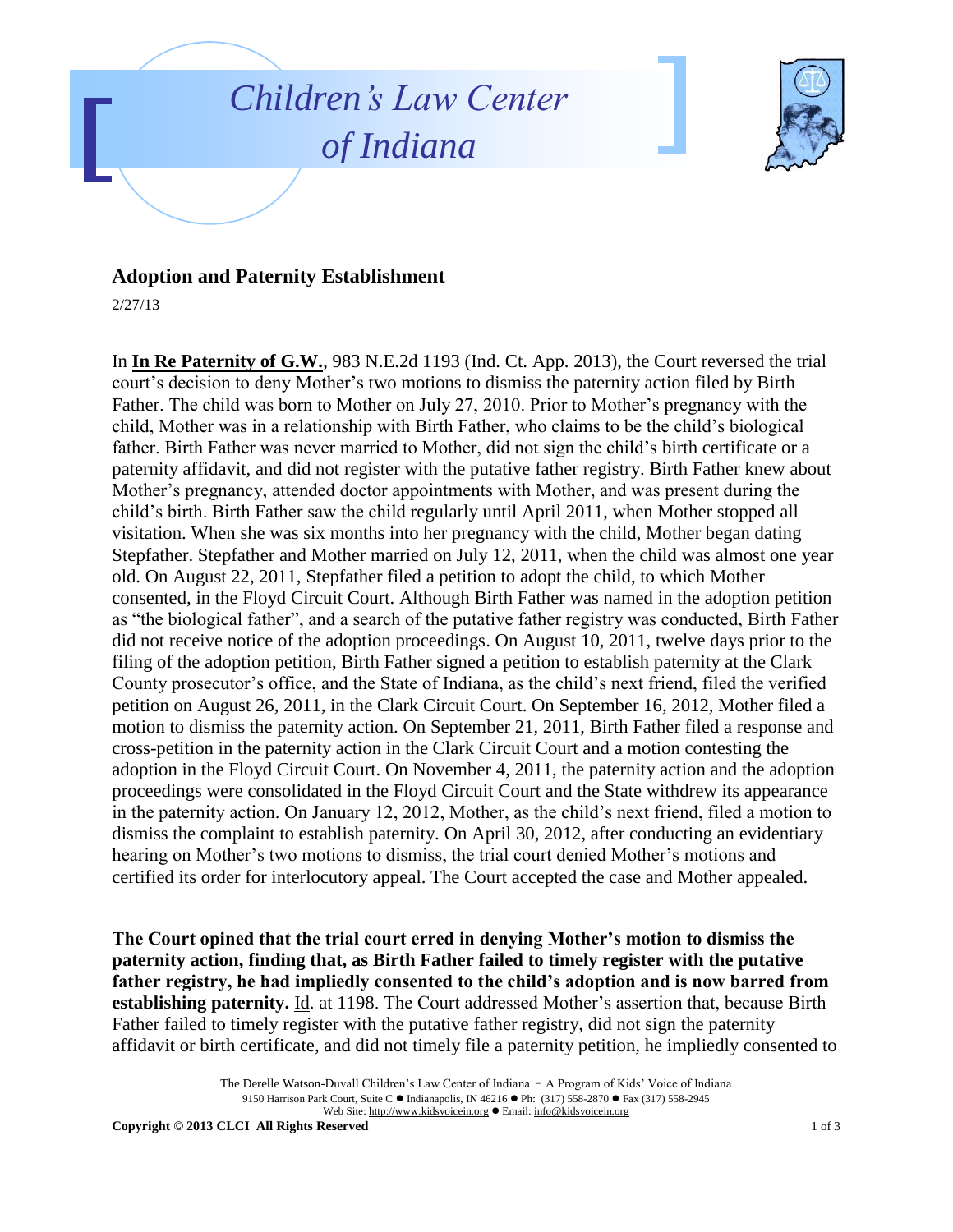the adoption and is barred from seeking to establish paternity due to lack of standing. The Court noted that Mother had brought her initial motion to dismiss under Ind. Trial Rule 12(B)(6), and that if, on a 12(B)(6) motion, matters outside the pleadings are presented to and not excluded by the court, the motion shall be treated as one for summary judgment and disposed of as provided by Ind. Trial Rule 56. Id. at 1196. The Court said that in this case, the trial court conducted an evidentiary hearing and the parties tendered briefs in support of their respective positions, so the Court would proceed under the summary judgment standard of review. Id. The Court, citing T. R. 56(C), noted that summary judgment is appropriate only when there are no genuine issues of material fact and the moving party is entitled to a judgment as a matter of law. Id. The Court said that, on appeal, the Court "stands in the shoes of the trial court" and must determine whether there is a genuine issue of material fact and whether the trial court has correctly applied the law. Id., citing First Famers Bank & Trust v. Whorley, 891 N.E.2d 604, 607-08 (Ind. Ct. App. 2008), *trans. denied*.

Mother asserted that Birth Father's failure to take timely action resulted in his implied consent to the child's adoption and waiver of any notice of the adoption proceedings. Birth Father argued that, while acknowledging his lack of registration, the provisions of the putative father registry are not applicable to him because Mother disclosed his name to her attorney and a search of the putative father registry was conducted. The Court looked to the Indiana Putative Fathers' Registry established in 1994 and observed that the statute imposes registration requirements on putative fathers who wish to contest their child's adoption or those who petition for paternity while an adoption petition is pending. <u>Id</u>. at 1196-97. The Court quoted IC 31-19-5-1, which provides:

- (a) This chapter applies to a putative father whenever:
	- (1) an adoption under [I.C. ch.] 31-19-2 has been or may be filed regarding a child who may have been conceived by the putative father; and
	- (2) on or before the date the child's mother executes consent to the child's adoption, the child's mother has not disclosed the name *or* address, or both, of the putative father to the attorney or agency that is arranging the child's adoption.
- (b) This chapter does not apply if, on or before the date the child's mother executes consent to the child's adoption, the child's mother discloses the name *and* address of the putative father to the attorney or agency that is arranging the child's adoption.

(Emphases in original.) Id. at 1197.

The Court said that a putative father who registers within thirty days after the child's birth or the date the adoption petition is filed, whichever occurs later, is entitled to notice of the child's adoption, citing IC 31-19-5-4 and IC 31-19-5-12. Id. The Court, citing IC 31-19-5-5, said that if, on or before the date the Mother executes a consent to adoption, she does not disclose to the attorney or agency that is arranging the adoption, the name *or* address, or both, of the putative father, the putative father must register to entitle him to notice of the child's adoption (emphasis